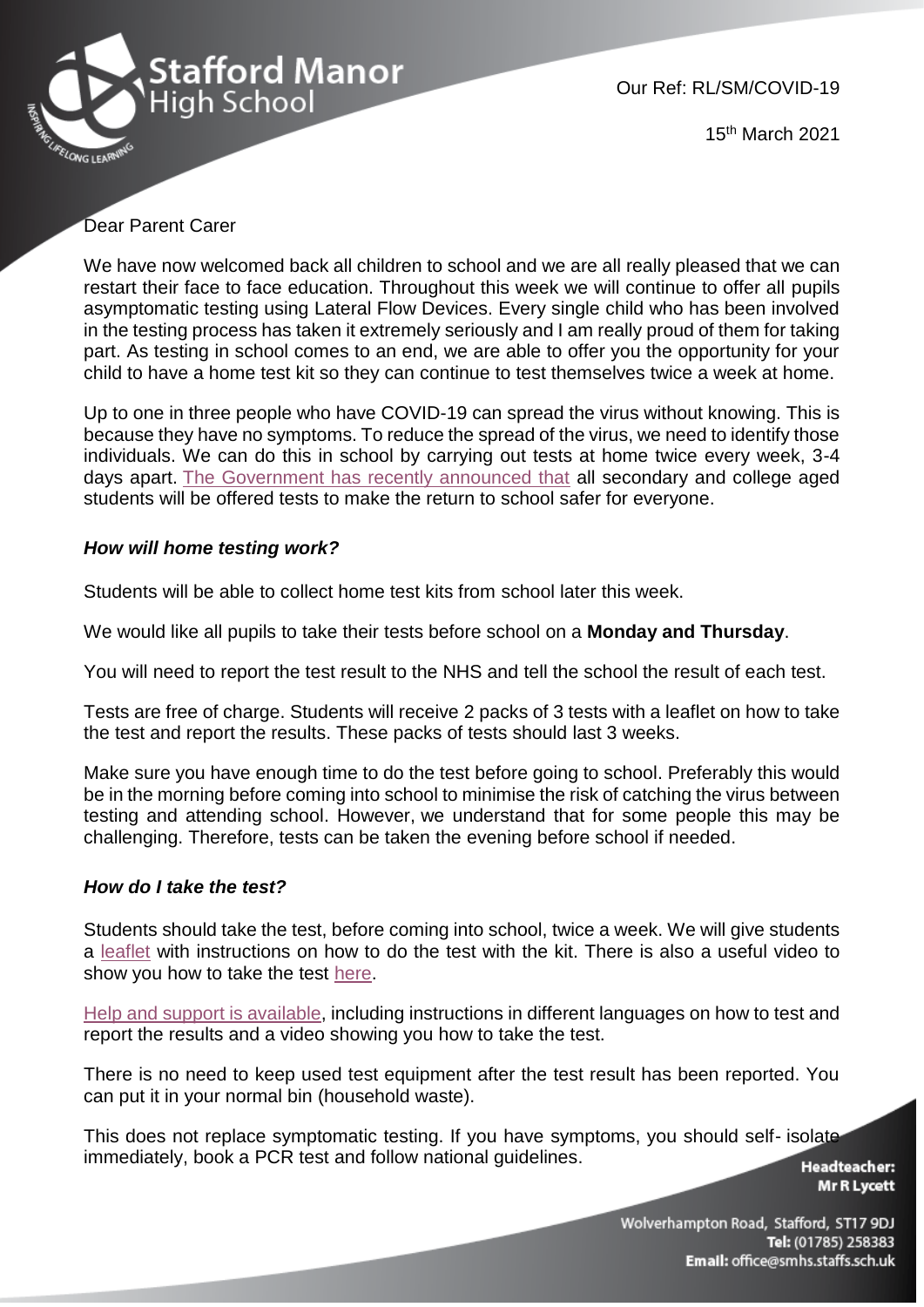# *What should I do after the test?*

If your child tests **positive** they must self-isolate immediately. Anyone in your household, and any support bubbles you are part of, should also self-isolate in line with NHS Test and Trace guidance for 10 days.

You need to report your result to both [NHS Test and Trace](https://www.gov.uk/report-covid19-result) and inform the school immediately so they can trace close contacts.

You must [order a confirmatory PCR test](https://www.gov.uk/get-coronavirus-test) if you have received a positive result after testing at home. If the result of the PCR test is positive you must continue to self-isolate in accordance with current guidelines. If the result of the PCR test is negative you will be able to stop selfisolating and return to school.

If the result of the test is **unclear (void)** you should do another test.

A **negative** result from the home test means your child can continue to attend school but it does not guarantee that they are not carrying the virus. So, you should continue to follow social distancing, and other measures to reduce transmission such as wearing a face mask and regularly washing your hands and observing social distancing.

If you or anyone in your household gets symptoms of the virus you should follow national [guidelines](https://www.nhs.uk/conditions/coronavirus-covid-19/symptoms/) on self-isolation and testing.

# *How do I report the result of each test?*

The result of each test, whether it is positive, negative or a void result, needs to be reported using the NHS Test & Trace self-report website: [https://www.gov.uk/report-covid19-result.](https://www.gov.uk/report-covid19-result)

You will also need to tell the school the result of each test using a link that will be shared every Monday and Thursday. If the test result is positive you **must** contact the school immediately by phone or email (01785 258383 or [c19@smhs.staffs.sch.uk\)](mailto:c19@smhs.staffs.sch.uk).

# *Why should I take part?*

Taking part in testing is voluntary and all pupils will be able to attend school whether they take part in testing or not. I am strongly encouraging all students to take part. Testing at home will allow your child and other pupils to attend school as safely as possible.

Please complete the simple home testing request form if you wish your child to collect a home test kit. If your child has not participated in school testing but you would like them to have a home test kit, complete the same form and we will contact you prior to distribution. The request form for a home test kit can be found by following this **[link](https://docs.google.com/forms/d/e/1FAIpQLSdwxgXJcyld8AWXTZh2UiqPRA0iRK7UTvwhIsDzWCP7ux4DCg/viewform?usp=sf_link)** and must be completed by **10.00am on Wednesday 17th March 2021.** 

If you have any questions or concerns about home testing then please do not hesitate to contact school. Thank you for your support.

Yours sincerely

Chrett.

Mr R Lycett Headteacher

**Headteacher: Mr R Lycett**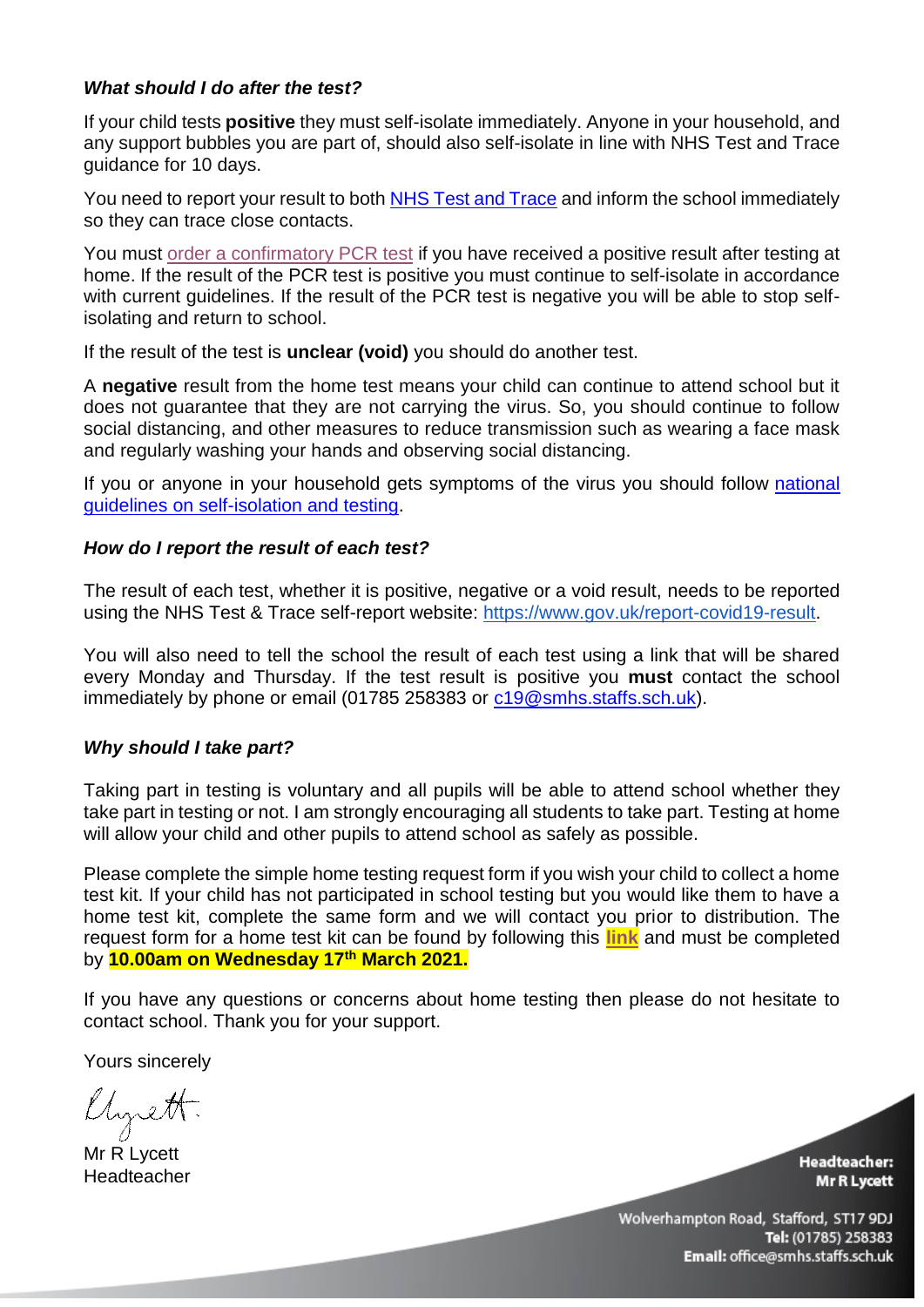# **Some frequently asked questions …**

## **Do I need to give consent?**

Students and parents do not give written consent to take part in the home testing programme. Please read the information below on how personal information and test results are shared and the privacy notice is can be found by following this [link.](https://www.gov.uk/government/publications/coronavirus-covid-19-testing-privacy-information/testing-for-coronavirus-privacy-information--2)

Once you open the kit you should take and report the results of the tests t[o NHS Test &](https://www.gov.uk/report-covid19-result)  [Trace](https://www.gov.uk/report-covid19-result) and school, regardless of the result (positive, negative, or void).

## **Can my child take the test themselves?**

Students aged 18 and over should do the test themselves and report the result, with help if they need it.

Students aged 12-17 should do the test themselves with adult supervision. The adult may help the [pupil/student] to take the test if they need support.

Students aged 11 must be tested by an adult and the adult must report the result.

### **Reporting problems or issues with testing**

If there is an issue with the test kit, for example something is missing, please report it by calling **119** and please also tell the school.

If an accident or injury happens whilst using the test kit, please seek medical care by calling 111 (or 999 if it is an emergency). Please also report what happened using this website: <https://coronavirus-yellowcard.mhra.gov.uk/>

#### **What type of tests will be used?**

We will be sending home Lateral Flow Device (LFD) tests. They are a fast and simple way to test people who do not have symptoms of COVID-19, but who may still be spreading the virus.

The tests are easy to use and give results in 30 minutes.

Further information: [https://www.gov.uk/guidance/understanding-lateral-flow-antigen](https://www.gov.uk/guidance/understanding-lateral-flow-antigen-testing-for-people-without-symptoms)[testing-for-people-without-symptoms](https://www.gov.uk/guidance/understanding-lateral-flow-antigen-testing-for-people-without-symptoms)

> **Headteacher:** Mr R Lycett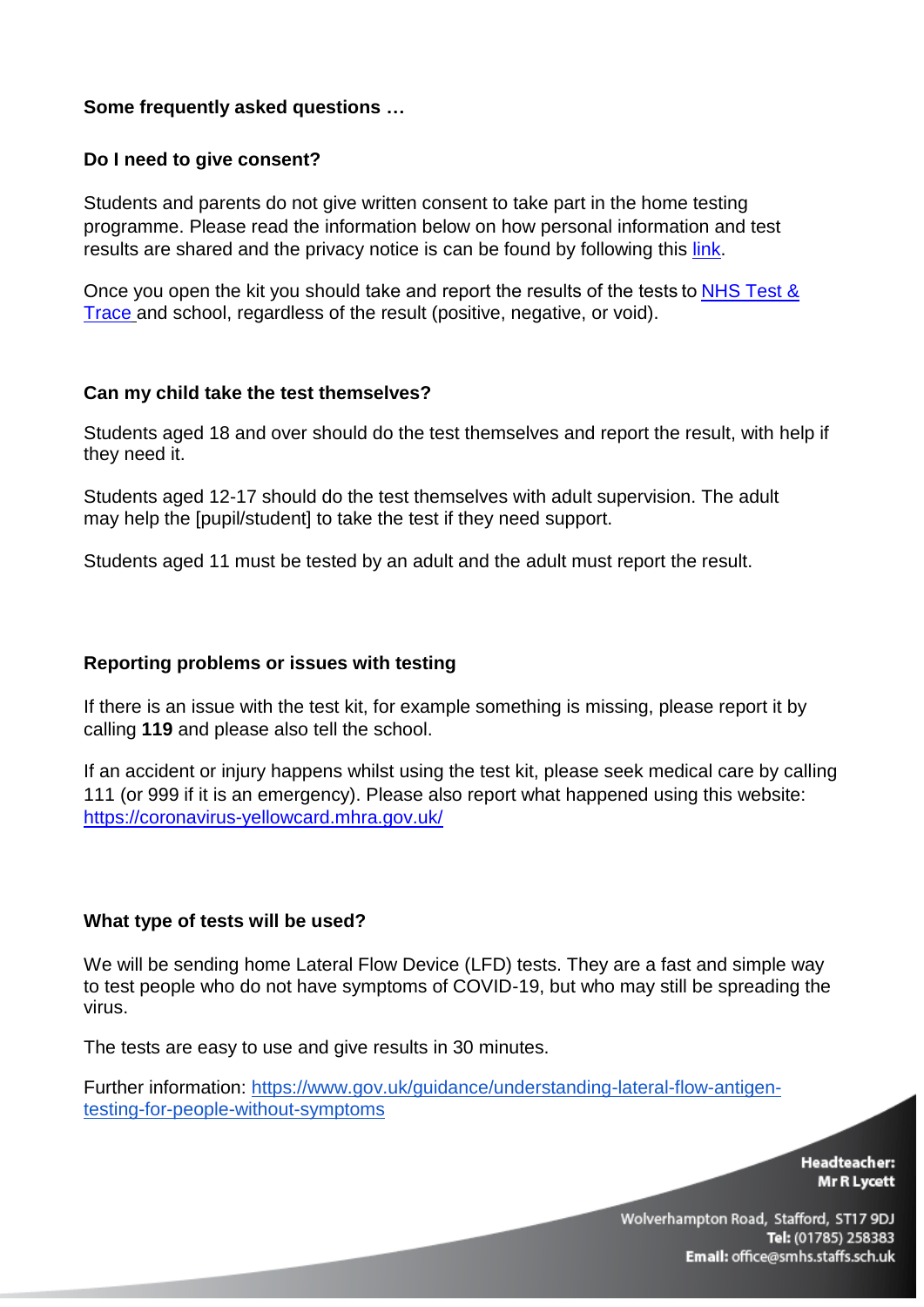# **Are LFD tests accurate?**

Lateral Flow Devices identify people who are likely to be infectious. These  individuals tend to spread the virus to many people and so identifying them through this test is important. 

These tests have been widely and successfully used to detect COVID-19 in asymptomatic individuals and are approved by the Medicines and Healthcare products Regulatory Agency (MHRA). The speed and convenience of the tests supports the detection of the virus in asymptomatic individuals, who would not otherwise have got tested.

The tests are highly specific, with low chance of false positives. They are also very sensitive and are able to identify the majority of the most infectious yet asymptomatic individuals. Extensive evaluation has been carried out on the tests and it shows that they are both accurate and sensitive enough to be used in the community for screening and surveillance purposes. 

It is important to remember that these tests are only an aid to help stop the spread of the virus and you should continue to follow other guidance such as on wearing face coverings and social distancing. 

# **How are LFD tests different to PCR tests?**

There are 2 main types of test to check if you have coronavirus:

- polymerase chain reaction (PCR) tests check for the genetic material (RNA) of the virus in the sample - you send the sample for processing at a lab
- lateral flow device (LFD) tests detect proteins called 'antigens' produced by the virus

LFD tests give rapid results, in 30 minutes after taking the test.

# **What does it mean if my child has a positive result?**

If your child has a positive antigen LFD test result they, their household and any support bubbles they are part of should self-isolate immediately in line with [NHS Test and Trace](https://www.gov.uk/government/publications/covid-19-stay-at-home-guidance%22%20/t%20%22_blank)  [guidance](https://www.gov.uk/government/publications/covid-19-stay-at-home-guidance%22%20/t%20%22_blank) for 10 days. You need to report your result to both[NHS Test & Trace](https://www.gov.uk/report-covid19-result)and your school.

You should order a confirmatory PCR test if you are testing at home (confirmatory PCR tests are not needed if the test was conducted at the Asymptomatic Test Site at school).

You can [book a test here.](https://www.gov.uk/get-coronavirus-test)

## **What does it mean if my child has a negative result?**

A negative result does not guarantee that your child is not carrying the virus. So, you should continue to follow social distancing, and other measures to reduce transmission such as lead teacher. **Mr R Lycett** wearing a face mask and regularly washing your hands.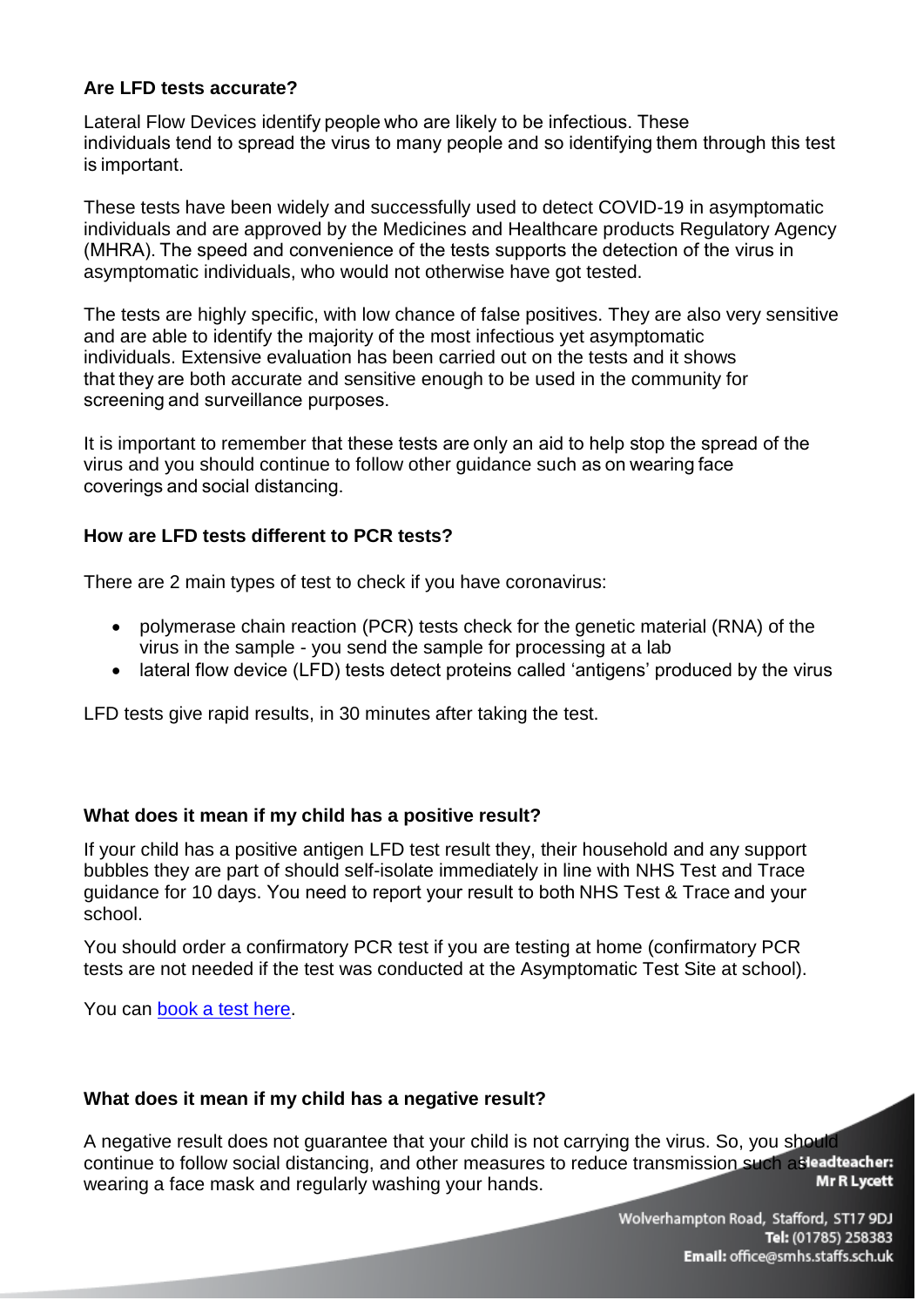# **What if my child has a void result?**

If the result of the test is unclear (void), they should take another one. If the next test is also void, your child should take a PCR test. You can book a [test here.](https://www.gov.uk/get-coronavirus-test)

All test results need to be reported to both [NHS Test & Trace](https://www.gov.uk/report-covid19-result) and school.

## **Do I need to send the test to a lab?**

No. The LFDs supplied do not need to be sent to a laboratory to get a result and can give a quick result in around 30 minutes. Guidance on self-testing is contained in the 'Instructions for Use' leaflet, which comes with the test kit. There is also a useful video to show you how to take the test [here.](https://www.youtube.com/watch?v=S9XR8RZxKNo&list=PLvaBZskxS7tzQYlVg7lwH5uxAD9UrSzGJ&index=1)

# **How do you report the result?**

it is positive, negative or void) using this [service.](https://www.gov.uk/report-covid19-result) You also need to tell the school the test result. You will receive a text or email from NHS Test & Trace confirming that you have reported your test result.

All test results need to be reported to both [NHS Test & Trace](https://www.gov.uk/report-covid19-result) and school.

## **Can I or someone else in my household use a test kit sent home from school?**

No, however whole families and households with primary school, secondary school, and college age children, including childcare and support bubbles, will be able to test themselves twice every week from home. This testing can be accessed through the following channels:

• get a rapid test at work, through workplace testing. Ask your employer for more information

 attend a test site to get tested where you will be able to see how to take the test or pick up tests to do at home (you can find your nearest test site via the postcode checker [www.gov.uk/find-covid-19-lateral-flow-test-site](http://www.gov.uk/find-covid-19-lateral-flow-test-site) or check your local council website)

 collect tests to do at home, find your nearest collection site [COVID Test Finder \(test](https://find-covid-19-rapid-test-sites.maps.test-and-trace.nhs.uk/)[and-trace.nhs.uk\)](https://find-covid-19-rapid-test-sites.maps.test-and-trace.nhs.uk/)

If these options are not possible, there will be a supply of rapid tests for order online for people who need them the most. More information can be found on [www.gov.uk/order](http://www.gov.uk/order-coronavirus-rapid-lateral-flow-tests)[coronavirus-rapid-lateral-flow-tests](http://www.gov.uk/order-coronavirus-rapid-lateral-flow-tests)

There is [more information available about testing for households and bubbles of students.](https://www.gov.uk/guidance/rapid-lateral-flow-testing-for-households-and-bubbles-of-school-pupils-and-staff)